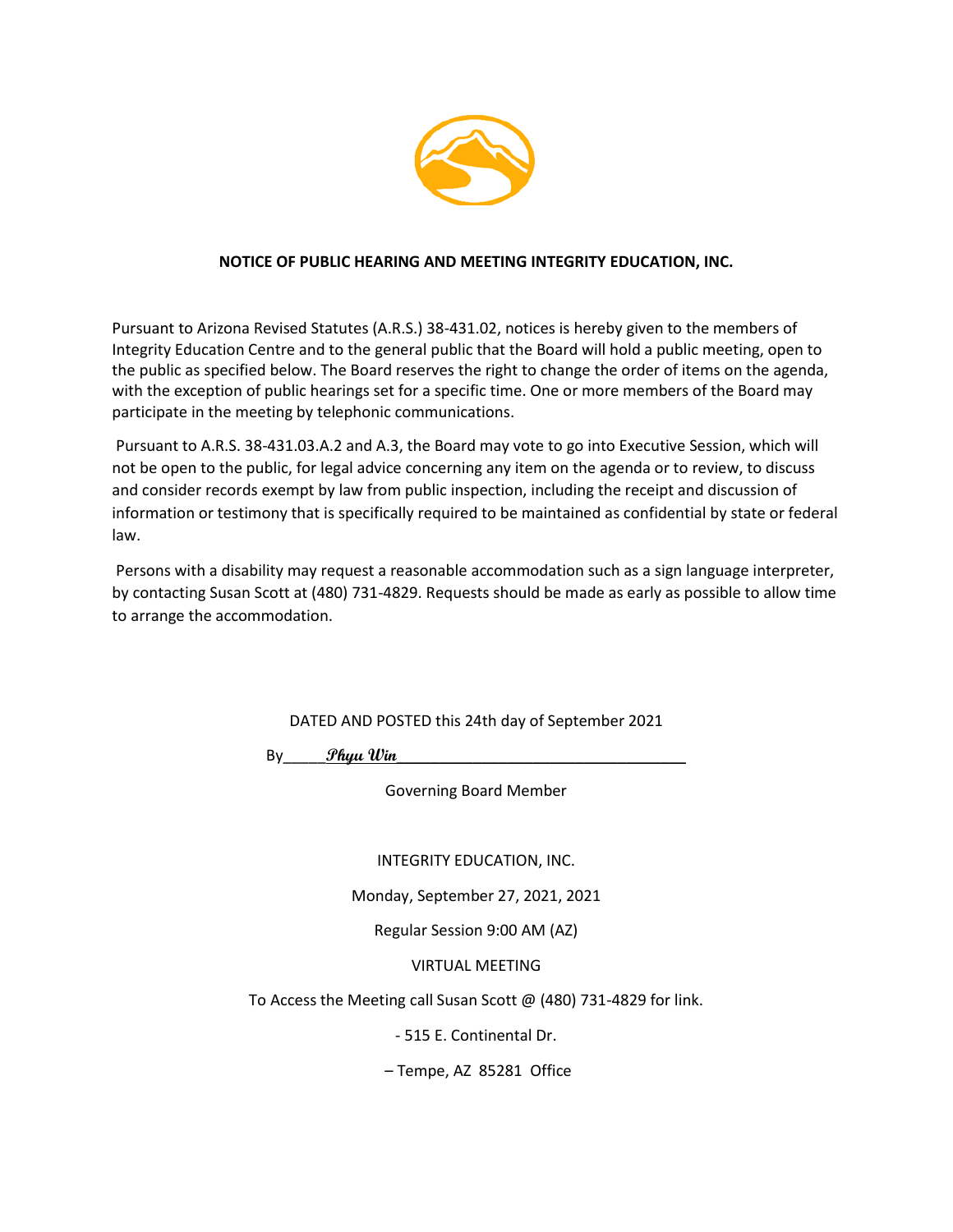

## NOTICE OF PUBLIC REGULAR SESSION

# AGENDA

Monday, September 27, 2021

## **1. Call to Order**

The President will call the meeting to order.

## **2. Adoption of Agenda**

The Board will now approve the formal agenda.

#### **3. Audience of Citizens**

At this time, the President of the Board will ask members of the audience if they would like to speak regarding any issue before the Board. **No formal action** may be taken on any issue unless the item appears on the Agenda. Members of the public wishing to comment on an agenda item may do so at the time the item appears on the agenda. Items not on the agenda may be addressed during the "Audience of Citizens". **The Board may respond to criticism, ask that staff review a matter, or place an item on future agenda.**

Public comment is limited to three (3) minutes and may be shortened at the discretion of the Board's President. Please state your full name, address, and organizational affiliation if applicable.

#### **4. Executive Session**

A.R.S. § 38-431.03 permits an executive session or closed meeting to be held for discussion and consideration of any of seven particular subjects. A majority of the members of the Governing Board must vote to convene an executive session during a public meeting held prior to the executive session. The general public is properly excluded from such a session. Only those individuals necessary to the conduct of such a meeting may be present. All matters discussed in an executive session must be kept confidential by those attending. No vote may be taken during an executive session. Any final action on an item discussed in an executive session must be taken during a public meeting. A.R.S. § 38-431.03.

The purposes for which an executive session discussion may be held are the following:

- A. Personnel matters involving a specific individual.
- B. Confidential records.
- C. Student discipline matters.
- D. Legal advice provided by the public body's attorney.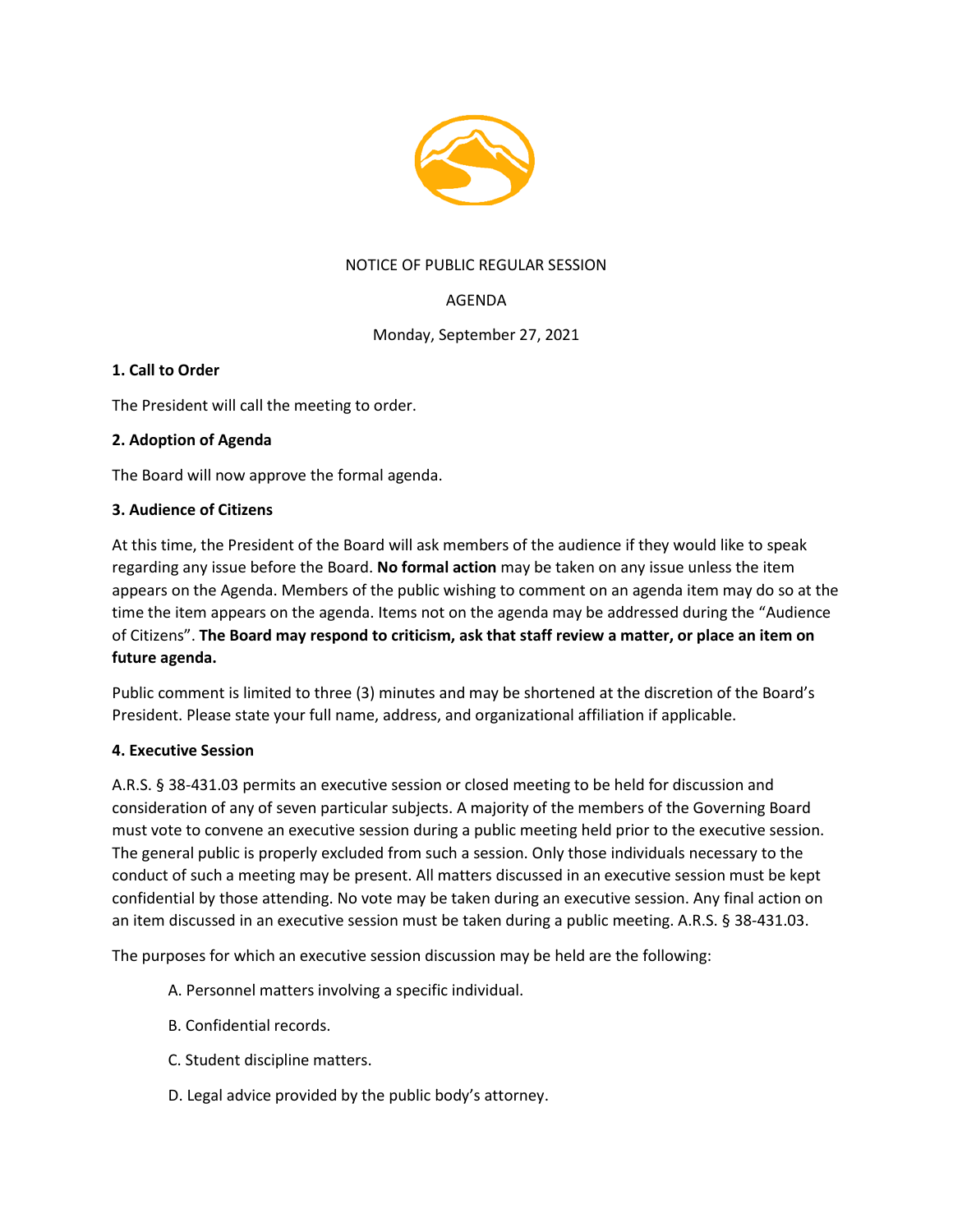E. Discussion of pending or contemplated litigation with the public body's attorney.

F. Instruction of designated representatives concerning negotiations with employee organizations.

G. International and interstate negotiations and negotiations by a city or town with a tribal council.

H. Instruction of designated representatives concerning negotiations for the purchase of real property.

**5. Discussion and Possible Approval of the Adopted of the proposed Instructional Time Model (ITM) per H.B.** 

**6. Adjournment**